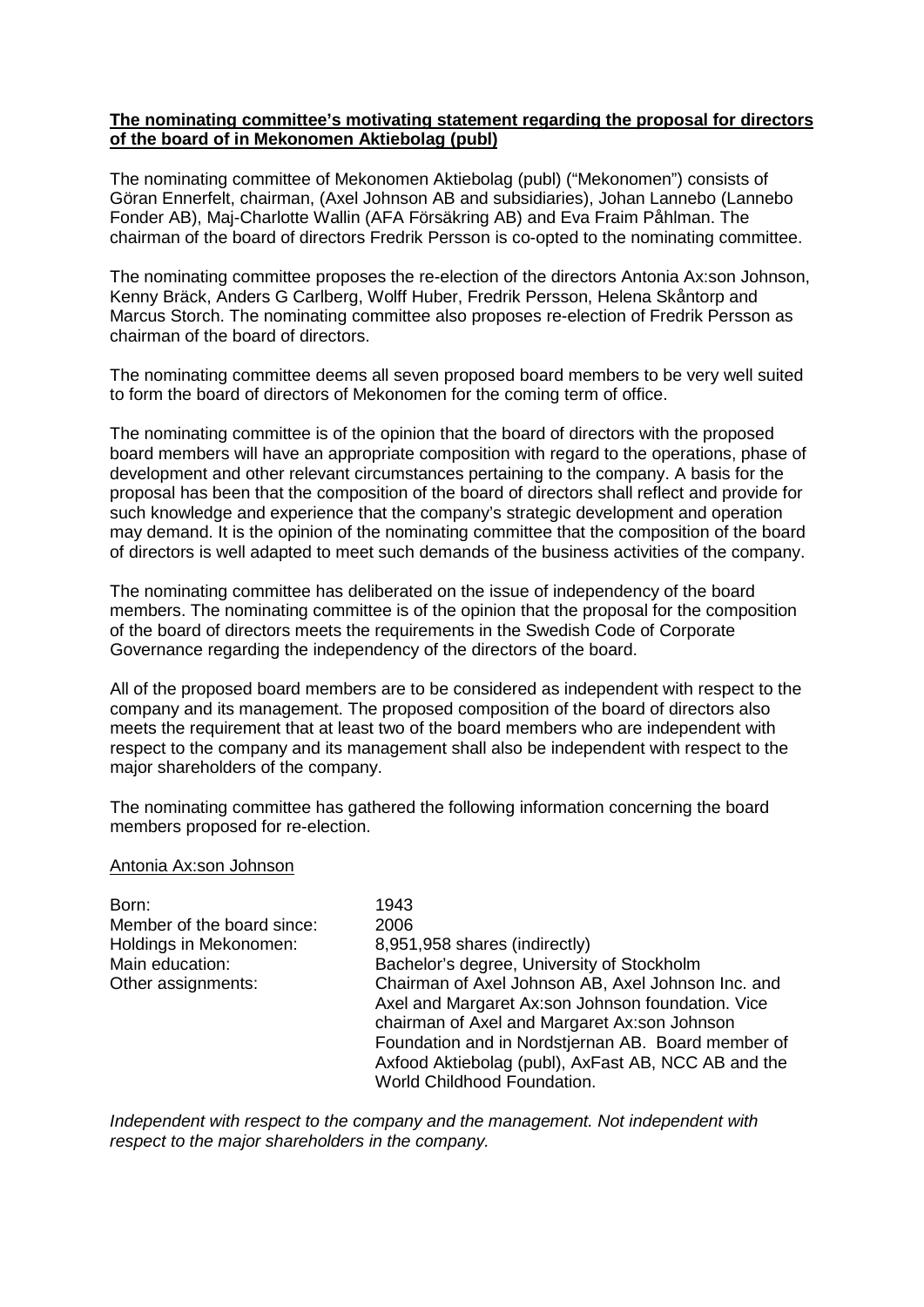## Kenny Bräck

Born: 1966 Member of the board since: 2007<br>Holdings in Mekonomen: 1,000 shares Holdings in Mekonomen:<br>Main education: Main education: High/Upper secondary school education<br>Other assignments: Self-employed and previously a profession Self-employed and previously a professional race driver

*Independent with respect to the company, the management and the major shareholders in the company.*

### Anders G Carlberg

| Born:                      | 1943                                                                                       |
|----------------------------|--------------------------------------------------------------------------------------------|
| Member of the board since: | 2006                                                                                       |
| Holdings in Mekonomen:     | <b>None</b>                                                                                |
| Main education:            | MBA, University of Lund                                                                    |
| Other assignments:         | Board member of Axel Johnson AB, Axel Johnson Inc.,<br>Svenskt Stål AB (SSAB) and Sapa AB. |

*Independent with respect to the company and the management. Not independent with respect to the major shareholders in the company.*

### Wolff Huber

| Born:                      | 1942                                              |
|----------------------------|---------------------------------------------------|
| Member of the Board since: | 2006                                              |
| Holdings in Mekonomen:     | <b>None</b>                                       |
| Other assignments:         | Former managing director of Bil Sweden, Volvo Car |
|                            | Europe and IBM Svenska AB                         |

*Independent with respect to the company, the management and the major shareholders in the company.*

#### Fredrik Persson

| Born:                      | 1968                                                |
|----------------------------|-----------------------------------------------------|
| Member of the board since: | 2006                                                |
| Holdings in Mekonomen:     | 1,000 shares                                        |
| Main education:            | MBA, Stockholm School of Economics and studies at   |
|                            | Wharton School, USA.                                |
| Other assignments:         | Chairman of Axel Johnson International AB, Axfood   |
|                            | Aktiebolag (publ), Novax AB, Servera R&S AB, Svensk |
|                            | BevakningsTjänst AB and Åhléns AB. Vice-chairman of |
|                            | Svensk Handel. Board Member of AxFast AB, Lancelot  |
|                            | Holding AB, Svenska Handelsbanken Region Stockholm  |
|                            | and Svensk Näringsliv. Managing director of Axel    |
|                            | Johnson AB.                                         |

*Independent with respect to the company and the management. Not independent with respect to the major shareholders in the company.*